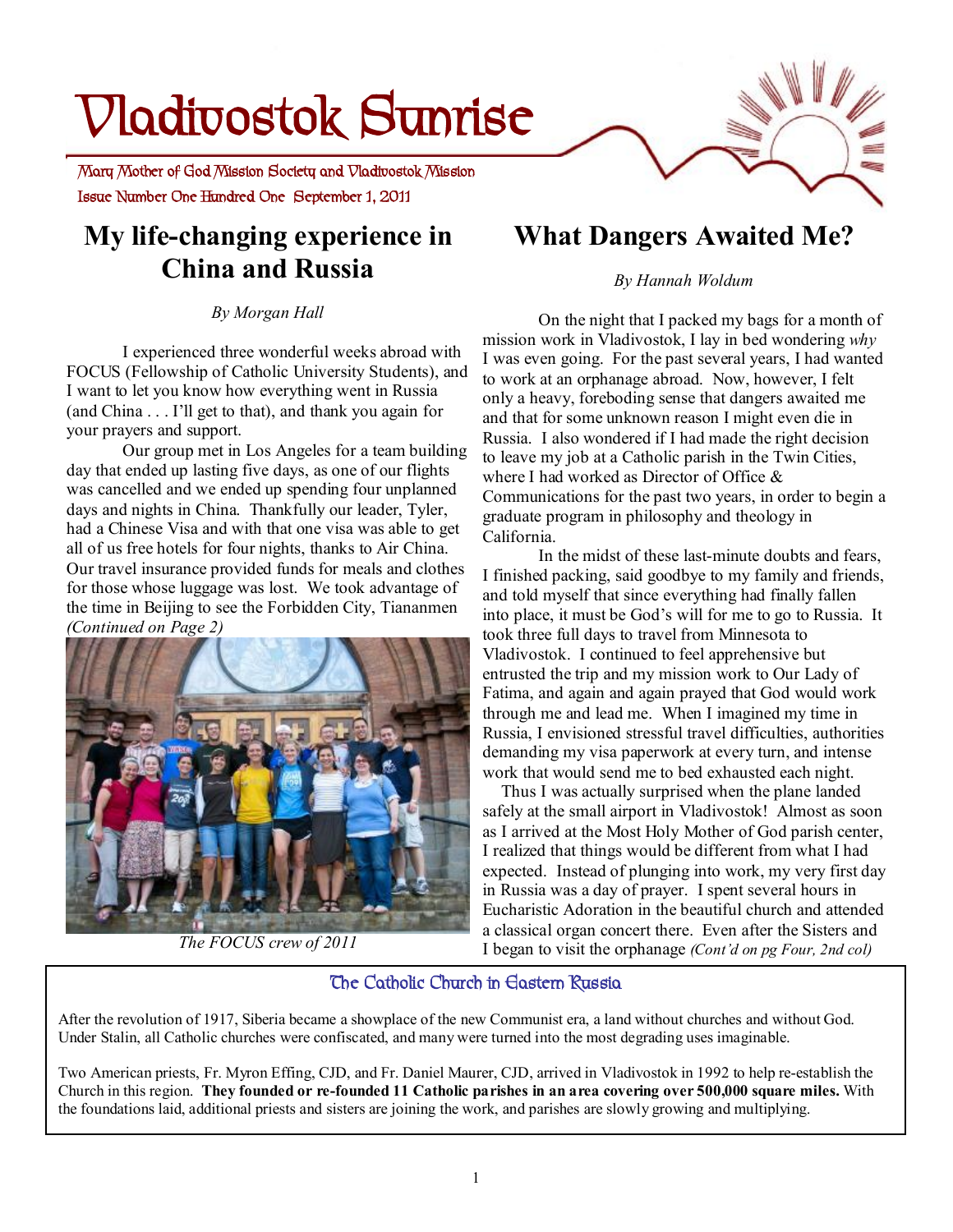Square and the Great Wall of China, something none of us expected on a mission trip to Russia! It was fascinating to experience and learn about China, and one highlight was Mass in a little hotel room in Beijing. It was beautiful to celebrate the Eucharist in the middle of a communist nation, just sixteen Americans gathering together, praising God for his providential love.

 After finally getting out of China we spent a night in South Korea waiting to fly to our final destination, Vladivostok, Russia. South Korea was a breath of fresh air, (literally). It was nice to be in a democratic nation again, as odd as that may sound. Everything was much more ordered and, in general, the Korean people were very sweet, cheerful, and hospitable.

 We got to Russia almost a week later than expected but it gave us some great bonding time to prepare our minds and hearts for our mission work. All the waiting in the airports gave us a great opportunity to practice patience and trust in God's will for us. We made the best of wherever God placed us every day, trying to still be witnesses praying in the airport and sharing our joy everywhere we went. And, at times, especially when passing time in the airport, we were just rowdy Americans, playing cards and laughing.

 Father Myron Effing met us at the airport in Vladivostok. He has been in Russia for about 20 years now and has done wonders for the Catholic community there, including hosting AA meetings and retreats for women who have had abortions. We learned many interesting facts from Father Myron about Russia. On average, every Russian woman has 7 abortions, and with 80% of marriages ending after the first three years, most children have a broken family and many men become alcoholics. Of the 600,000 people living in Vladivostok, about 400 are Catholics. Most couples live in government housing on low incomes with simply no room for children. Russia is experiencing a net loss of 600,000 people each year due to the low birth replacement rate and, if this does not change, Muslims will become the majority population in Russia as they are producing many more children than the Russians.

 Once in Russia, our group split up. Half went by bus to the small town of Lesozavodsk about 5 hours away, where they put on an incredibly successful youth camp. One little girl said she heard at the camp, for the first time, that God loves her. I'm sure some great seeds were planted there and Father Myron hopes to make this an annual camp, which would be great for the broken children. I stayed with my group in Vladivostok at the Church to work at the orphanage and at an adult hospice. We spent three days at the orphanage and one day at the hospice before heading to the Youth Conference. The orphanage doubled as a Children's Hospital for Vladivostok. The facility was clean but incredibly sad

compared to facilities in America, with the bathroom lacking a toilet seat and toilet paper. We spent our time with the orphans, most of whom were 6 months to 18 months and healthy, but less than happy, especially before they got comfortable with us. Understaffed, the nurses did their best to feed them, using large adult metal spoons, and to give them some tea, using an adult cup, not a "Sippy" cup. Two primary nurses care for about twenty children. Volunteers at the orphanage are rare, other than the sisters or other "grandmas" from the Church. Without volunteers, the children don't get to go outdoors and instead are left in a play area inside where they "entertain" themselves. The lack of exercise and regular stimulation is seen in the children's physical appearance and limited muscle tone. One of the saddest things from the orphanage was seeing the children rock themselves to sleep before their naps by turning their heads side to side in their crib, sometimes in an almost thrashing motion.

 There were three children who had obvious, major physical impairments. They were all three years old but had developmental problems so they stayed in their cribs while other kids interacted with each other. These three children were rarely held or cuddled. Simeon had club feet and actually had surgery and braces, but no one took the time to work with him or stretch him so his feet were still turned in and he is unable to walk. He has the best laugh and giggled every time his face touched one of the guys' beards. Nastya's parents were on drugs and she has developmental issues and health problems. She was sick when we saw her and so thin. She was able to hold down a little tea at a time before spitting up, and she was constantly chewing on her fingers, making her knuckles raw and tender. Sophia was the last of the three year olds held back with the younger children. Sophia has scoliosis, and when she ate, food would go to her lungs, causing a rasping breathing pattern that was painful to hear. I cannot imagine the pain she must feel with every breath. They fed her three times a day through a nose tube and she was clearly malnourished. Whenever one of us would hold her, or even touch her, her face would light up and she had the most unexpected, big, bright smile that still warms my heart to think about. We spent our time feeding the children and taking them outdoors to play, or staying indoors to hold and cuddle Nastya and Sophia, who were not allowed to go outdoors.

 Conditions at the adult hospice were worse than at the orphanage. With wild cats running in and out and pages of books for toilet paper, the hospice was severely understaffed and they greatly appreciated what help we could provide, although no one knew what to expect when we arrived there. There were anywhere from two to four people in a room, most of whom had a diaper and shirt on. Some had pants. Some had a book to read and were able to walk around, but many were not. There was no cost to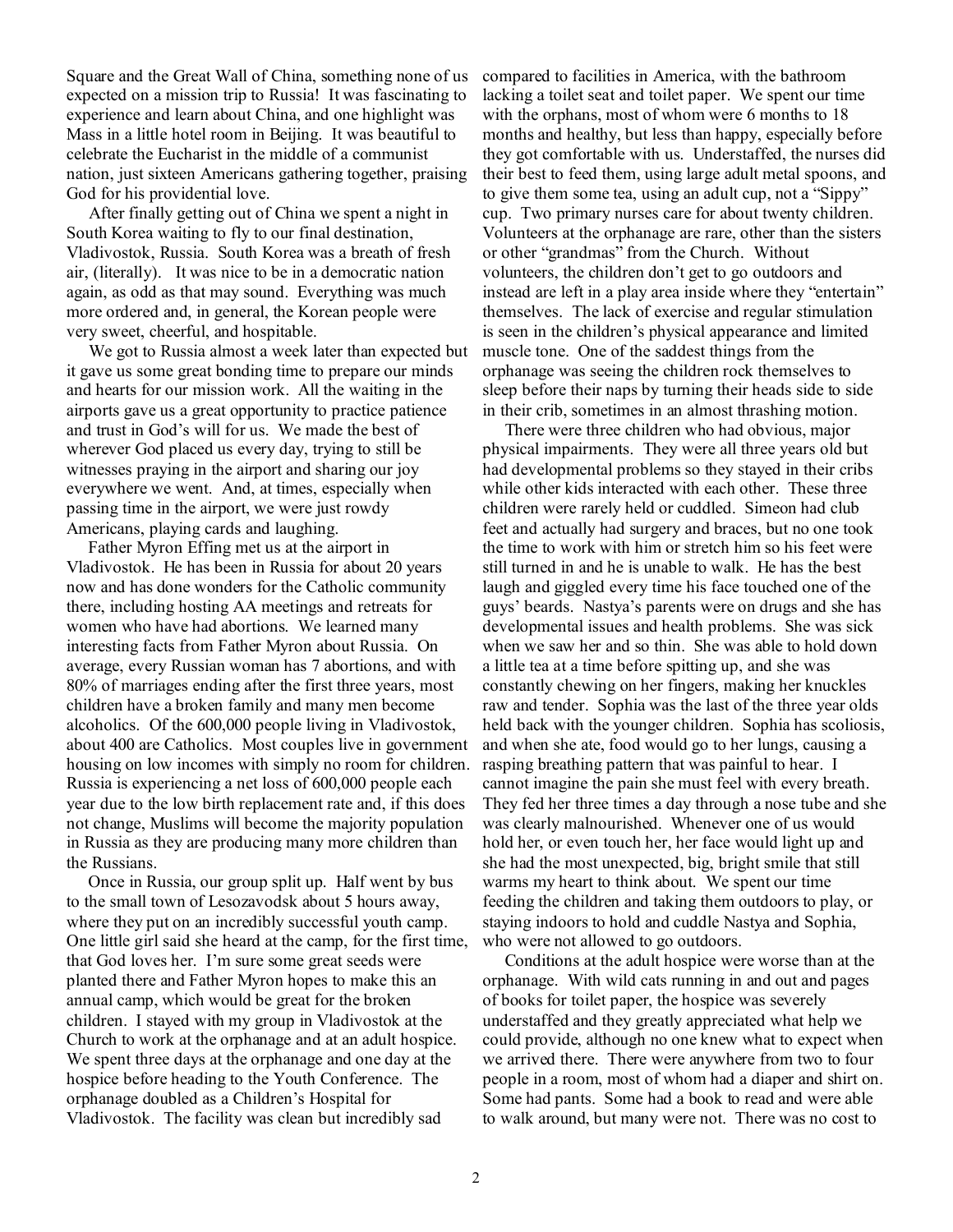

*Being "Grandma" for the orphans is fun!* 

the hospice residents to stay there, as much of Russian's 'democratic' nation is run in a socialist way, especially health care and housing. I worked mostly with a kind lady who appeared to be about 85, named Lyuba. I fed her roommate, who could not speak, and then proceeded to rub Lyuba's back. After about 10 minutes she gave me an Orthodox card of the Resurrection and wrote me a note I later found out that said "I love you." My time with Lyuba was a touching experience. Due to the language barrier we had to find other ways to communicate love with each other, mostly through physical touch and song. Once I got Lyuba to sing to me, which was fun to hear. It's amazing how love is the universal language.

We got to sightsee around Russia one afternoon. We went to see the port and main train station on the Trans-Siberian Railroad. We also visited an Orthodox Cathedral. We witnessed vespers, which included a 5-part harmony chant of prayer. We all loved the icons and other items at the gift shop there. During the nights in Vladivostok we did Bible Studies, made M & M cookies and talked. It was great bonding and debriefing time after our emotion-packed days.

After four days in Vladivostok, my half of the group traveled by bus to Nakhodka, a little city four hours away for a Catholic youth conference, while the other half remained at the youth camp. No one knew what to expect, and none of us expected what we experienced. The Conference was a big deal, with some of the Russians traveling four days by train to come. There were fifteen Russians, compared to our sixteen Americans. At the Conference, it became clear that Catholicism is discouraged in Russia, with the Orthodox criticizing and oppressing Russian Catholics. Most Catholics we met in Russia were not Catholic by birth, but by choice. Those at



*The kids can go outdoors only when there are volunteers.*

the Conference were the cream of the crop, people who believe in the Church and who were willing to back it up with their actions in the face of disapproval and without significant support from family or friends. Each story I heard was special and unique, a few were happy but most were sad. From the women's stories, it became clear that the prospects for a good Russian husband are slim. . . and I thought I had it hard in America! Nevertheless, these were some of the most joyful, loving, thoughtful people I have ever met.

The second half of our group joined us at the Conference after two days. We still were confused as to our role at the Conference. We were ready to work! We wanted to DO something, but God was calling us to BE . . . be present, be joyful, be patient, be obedient, just be. This was a hard concept for many, especially me, to grasp and come to terms with. After a day of angst, I accepted this role as the meat and potatoes of this part of our mission trip, to witness the joy and love we had for each other and our faith to our fellow Catholics in Russia, who are still fearful to witness their faith after the fall of communism.

 Bearing in mind that all the activity at the Conference required translators, as the Russians did not speak English and we did not speak Russian, a typical day went something like this: breakfast, morning prayer, talk (about abortion, modesty, history of Catholicism in Russia, etc.), then small groups to discuss the talk, meetings as a group to discuss the small groups, then another talk, small group, meeting session, lunch, one hour sports break (volleyball or nap time, one day we went to the beach), group work and presentations (either skit, liturgy, or journal), dinner, evening prayer, and finally American time to debrief. Personal time was slim to none, which was hard for me as I thrive on having time alone to think and process my thoughts. It was helpful to remind myself that God's will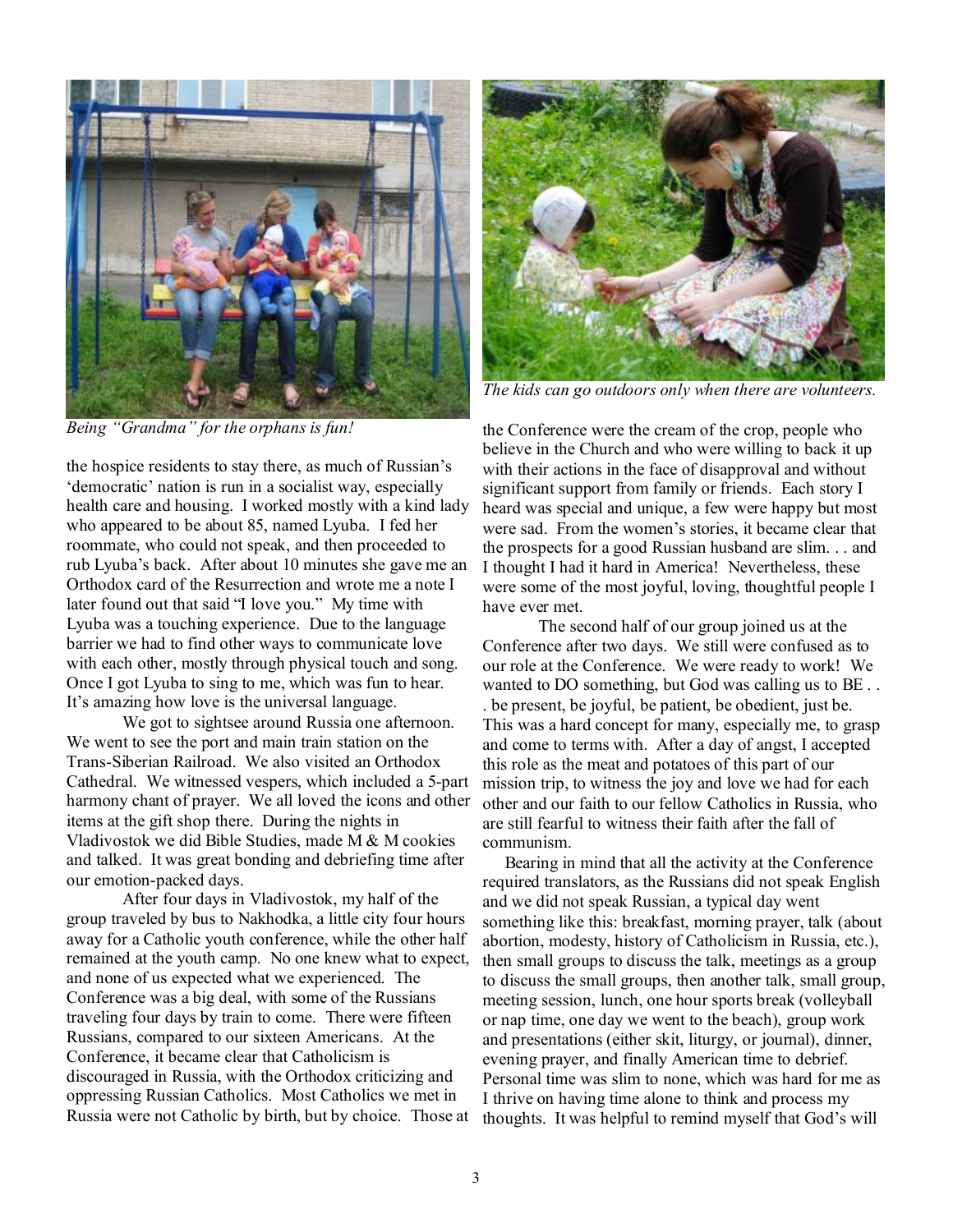apparently wasn't for me to connect with Him through prayer at my convenience, but rather to connect with Him through the people He placed with and around me on our mission trip.

 Due to the language barrier, we all felt frustrated at times with the lack of easy meaningful conversations, but with God's grace we found other ways to connect to the Russians, be it through translators, music, physical touch, hair-braiding, volleyball, or playing in the ocean. The fellowship and community we formed by the end of the week was awe-inspiring. It was great to see everyone open up to us by the end of the week and freely show affection and love towards one other. My favorite part of the conference was the talent show, where both Russians and Americans expressed themselves and delighted in each other's abilities. The love and respect everyone developed for each other was contagious. Russian youth staying at the same camp joined our campfire talks and s'mores session. I formed a special connection with one 12 year old, Nastya, who spoke great English. Her love and warmth humbled me. She always made a special effort to hang out with us and talk. She enjoyed practicing her English (all Russians do).

 We were able to spend two more days in Vladivostok, visiting the hospice and orphans one more time each, before having to say our goodbyes and depart for America. Thankfully our way out of Russia was much smoother than our way in and we got home to America without too much trouble. Many hugs were shared on the bus ride to everyone's different airport locations. After three challenging, rewarding, wonderful weeks together in great fellowship, it was sad to leave my amazing friends with whom I was blessed to spend so much time and get to know so well.

 One week in China and two weeks in Russia was definitely a lot to take in. I learned so much about the history of China and Russia and experienced the reality of communism and socialism. I went to Russia to help Russian citizens and Catholics and to change their hearts, and, by working with the hospice, playing with the orphans, and participating in the Conference, the Russians changed me. My prayer life has been transformed, along with my attitude towards people, in general. What I realized from this trip is that God's will is at hand and I need to let His will be done, trusting that He will provide the grace for me to get through each day and to be joyfully present in my current situation, to worry less about the future and embrace difficulty and success as both come from God.

 Thank you for making my Russian trip and its opportunities possible for me, whether through your personal encouragement, financial assistance, or prayers. I had a life-changing experience that allowed me to better know God in my life and to see Him in others.



*The Men's Side of the Camp in Lesozavodsk* 

*The Girl's Side* 



#### *(Continued from Page One)*

and hospice, to me the days felt quiet and slow, although full of variety and spontaneity—a real change from the fast-paced, scheduled lifestyle I had just left behind.

 I also realized that mission work is a way of living and being, in addition to doing the work that needs to be done. Each day we went to Mass and prayed the Liturgy of the Hours in Russian (a difficult thing for me at first, with my limited knowledge of Russian), and on Sunday we joined parishioners for coffee and conversation after Mass. We ate our midday meal as a community with Fr Myron, the brothers, and the parish workers. We even had a chance to see the city on several occasions, walking by the harbor and beach on Vladivostok Day, taking a small ferry to a remote part of Russian Island, and attending a beautifully chanted Vespers service at the Russian Orthodox Cathedral. The Sisters and I also celebrated the Fourth of July by attending a party on a US Navy ship docked in the harbor. On all of these occasions we encountered people who wanted to know who we were, where we were from, and what we were doing in Russia.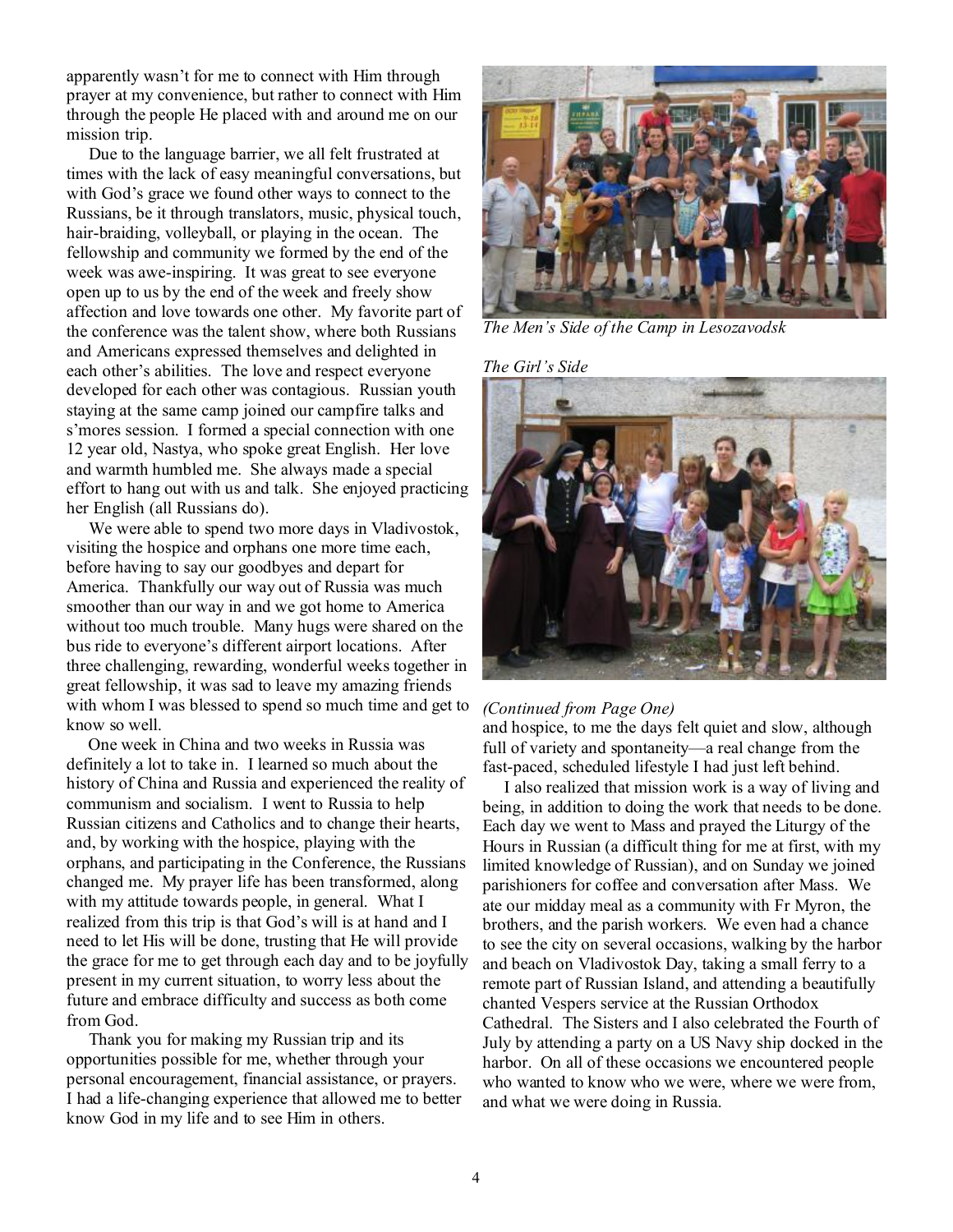

*Dr Pavel Savchenkov organized the Conference.* 

*Victor Anisimov was the major translator for all the events.* 



 Although I am thankful for all of these experiences, most of all I loved our visits to the orphanage. We were able to take the babies outside on nice days (always bundled up in pants, sweaters and bonnets even on a hot day!), feed them lunch, play with them, and give them attention and love. On my first visit, I took 16-month-old Elsie outside. Although she was a serious baby who made no sounds and rarely smiled, she was very curious, pointing at the sky, the trees, the bushes, and at anything colorful. She even picked a weed from the playground and carried it around all morning. When I had to put her back into the crib, she looked up with huge tears rolling down her cheeks and began to sob. By the end of the month, however, she seemed more content, smiled a lot more, loved to play with my necklaces, and could make all kinds of baby sounds. Elsie was just one of the many babies I came to know and love. Some of them, like Simeon, Sofia and Nastya, suffered from physical handicaps, while most of the others were fairly healthy but physically small and developmentally delayed due to a lack of consistent, individual attention. On my last day at the orphanage, I tried to say goodbye to and pray for each baby. May Mary always take care of these children who have no mother of their own!

 If the first few weeks in Russia passed by slowly, the last week sped by. An unexpected blessing at the very end of my trip was the arrival of a group of American college students who came to Vladivostok on a FOCUS mission trip. We joined other young adults from all over the Russian Far East for a Catholic youth conference held at a kids' camp on the Sea of Japan, where we heard wonderful talks, went to the beach, and made friends despite the language barrier. The things I will remember most, however, are the times of prayer and faith that we shared: enthusiastically singing song after song, in both Russian and English, on our first night of the conference; attending Mass in a makeshift chapel decorated with souvenir icons; praying the rosary together in one of the small dorm rooms; listening as different people, both Americans and Russians, talked about how they first found God; the FOCUS group praying for those of us who had to leave halfway through the conference.

 By the end of the month, I realized that God gave me what I had asked for (volunteering at an orphanage) and even what I hadn't asked for (time to slow down, reflect, and "just be" with God, and the chance to participate in the FOCUS mission trip and attend the youth conference). My time in Russia turned out to be, in a sense, quite different from what I had expected—for one thing, I am still alive! I know that God was at work in everything I experienced—the new, the difficult, the unexpected, the joyful—and in the friendly, generous people I met. Thank you, Jesus; your plans are always far better than my own.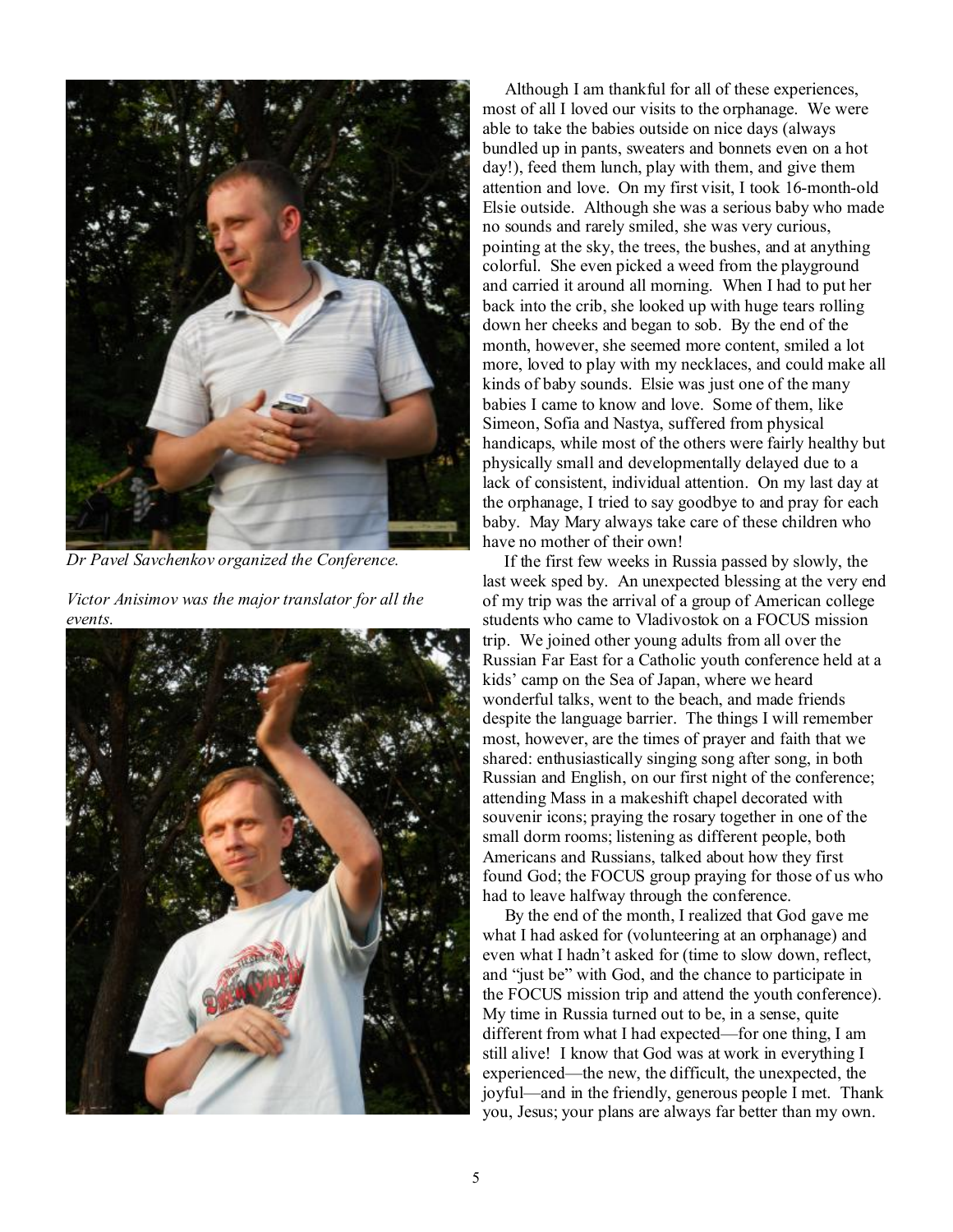## **Prayers for two great benefactors**



*Deacon Bob*

**Deacon Robert Huber**, a great benefactor and speaker of ours died at age 56 in Clinton, Washington on June 7. Originally from Wisconsin, he received a master's degree and a doctorate in international relations from American University in Washington, D.C. He taught at the University of Washington for the Jackson School and was currently president of the N.C.E.E.E.R.(National Council for Eurasian and East Europe Research) in Seattle for 13 years, as well as serving the Church as a deacon for nine years, currently at the University of Washington Newman Center.

Deacon Bob was a faithful and enthusiastic servant of our mission. He spoke fluent Russian and traveled to Vladivostok to visit the mission in the early years. During our priests' visits to Washington, Robert would host them, chauffeuring them from location to location. He was a mainstay of our speakers' bureau in the Pacific Northwest. Both Robert and Lois actively gave of their time at weekend conferences to distribute literature and educate Catholic communities about our work. Lois said about Robert's involvement with the mission, "He thought the mission was a good one to support."

We enjoyed his visit to us in Vladivostok, and he attended prayers with us. When he left, he left his Russian breviary with his name written large on it, and said we could use it until he returned. Deacon Bob loved our mission so much, and we are sure he will be praying for us from heaven. As a benefactor, he named us in his estate.

Deacon Bob will be missed. Grant him eternal rest, Oh Lord. Our prayers are with Lois, Joshua and Jeremy.



*Jim O'Donnell with a group of parishioners from St Joseph Parish of Vanderburgh County, Indiana. Jim drove the truck loaded with items for our mission to California. Jim is in tee-shirt and shorts, 3rd from left in the front row.* 

#### **James O'Donnell**

February 1, 1933 – August 9, 2011

A long-time friend and zealous helper of our mission and other missions passed away. He was Jim O'Donnell of Oregon City, Oregon. He first heard about our mission for the rebirth of the Catholic Church in the Russian Far East in 1999 when Fr Dan was assigned by the Portland OR Archdiocese to preach a weekend mission appeal at Jim's parish, Saint Philip Benizi in Redland, a rural area east of Oregon City.

When St. Philip's pastor, Fr Ted Weber and parishioners decided to become a Sister Parish of Fr Dan's small, rural parish of Most Holy Trinity in the village of Romanovka, 3 hours by train from Vladivostok, Jim, ably assisted by his wife Doris, became the chairman of the Sister Parish committee and the driving force of the Sister Parish relationship. In his capacity as Sister Parish chairman, Jim spearheaded a successful fund drive to raise money for the Romanovka parish which was used to purchase and renovate a building for a Children's Center by the Sisters of Charity of Saint Anne. It is the only such children's center in the entire state, and has made a huge impact on the lives of the needy children of Romanovka.

Jim, a life-long truck driver, also used his professional skills on many long drives to help Fr Myron to collect and ship to Vladivostok several containers of important goods from the United States, including farm machinery, lifesaving medicines, and the large church organ that has become the cornerstone of our parish's successful program of sacred music concerts.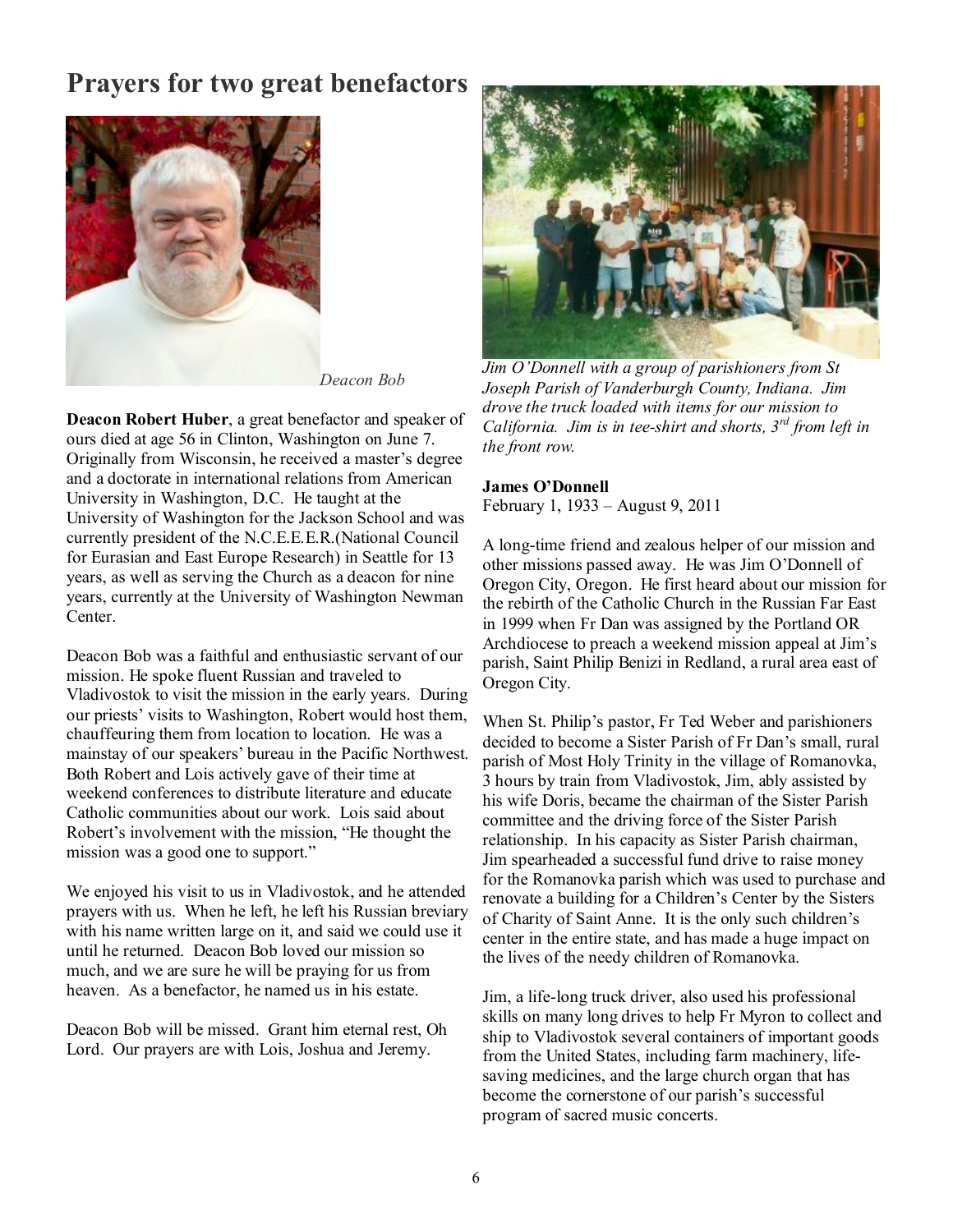Jim O'Donnell is a great example of the influence for the good that one Christian can have on uncounted others when one is faithful to the vocations that God gives him: husband, father, grandfather, active parishioner, hard worker, mission volunteer, participant in community activities.

We are grateful to Jim for his untiring dedication to the Russian mission, and we will miss him very much. Our prayers and thoughts are with Doris, their 5 children and in-laws and grandchildren. We ask *Vladivostok Sunrise* readers to pray for his eternal happiness. May the Lord reward Jim for his immense generosity and kindness of heart.

## **How to Communicate with Us**

#### **Internet**

Russian language: [www.catholic.vladivostok.ru](http://www.catholic.vladivostok.ru) English language: [www.vladmission.org](http://www.vladmission.org) Sisters in Jesus the Lord in English: [www.cjd.cc](http://www.cjd.cc)

**Office in Russia: Phone and FAX:** 011-7-4232-26-96-14

myron@catholic.vladivostok.ru daniel@eatholic.vladivostok.ru

**Office in California: Phone and FAX:** 1-(209) 408-0728 Mary Mother of God Mission Society 1736 Milestone Cir Modesto CA 95357 usoffice@vladmission.org

> **Sisters in Jesus the Lord:** 1-(816) 353-2177 7049 Blue Ridge Blvd Raytown, MO 64133

*Www.gra.en*<br> **Vladivostok Sunrise** Edited and produced in Russia by V Rev Myron Effing, C.J.D. Printed in St Paul MN by Sexton Printing, Inc. Assembled for mailing by Nativity Parish, St Paul, Minnesota.

**Vladivostok Sunrise** gives you up to date information about the Church in Eastern Russia. Contact our office for your free bi-monthly copy.

# **Opportunities**

♥ We're looking for volunteers to be "Captains" in their home state area and Canada to help schedule Catholic conferences and booth representatives. Please contact the mission office for more information. 209-408-0728

♥ We are in need of volunteers to help spread the news about our mission. Attend Catholic Conferences in your local area to distribute mission literature from conference booths. Contact the mission office for details.

♥ Our hooded sweatshirts have been very popular throughout the year! They have "Vladivostok, Russia" in Cyrillic letters on the front. They come in a variety of



colors and sizes, 50/50 cotton/polyester blend, mediumheavy weight. You can contact the mission office at 209-408-0728, or you can now find them on our website [www.vladmission.org.](http://www.vladmission.org)

♥ Join a mission team to Vladivostok in 2012, or organize a parish or university team! Contact the mission office for information!

♥ These are tough economic times for all. Here are ways you can help the mission in Vladivostok without costing you money.

●Send your canceled foreign stamps to the mission office. Russian stamps from Fr Myron's letters too!

●Use Good Search as your internet search engine. Go to Goodsearch.com, download the toolbar, enter Mary Mother of God Mission Society as your charity and you're ready to go. The mission earns 1 penny for every search you do and .5% to 5% of your purchase when you shop on line at your favorite store through Good Search.

●California and Nevada residents can use the free SHARES cards at any Save Mart, Food Maxx, Lucky or Smart Foods stores. Save Mart Corp donates up to 3% of your grocery bill to the mission. MMOG just received a quarterly check for \$2568.57! Contact the mission office for your free card!

●Collect old cell phones and used ink cartridges as a parish or class project. Contact the mission office for details on where to send them to earn funds for the mission!

●Volunteer to help the mission office – pass out mission brochures or newsletters at your apostolate meetings.

## **Remember "Mary Mother of God Mission Society" in your will.**